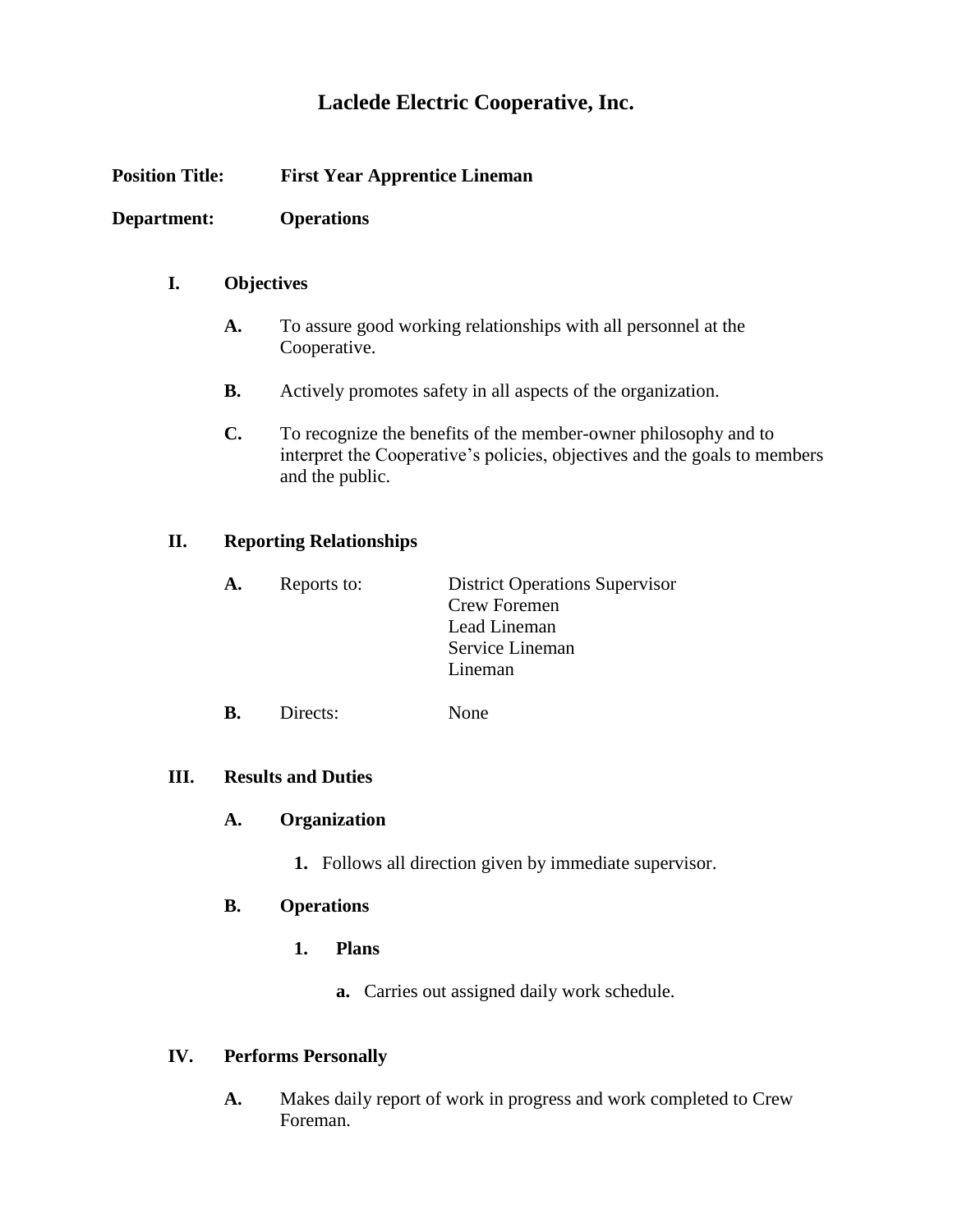#### **IV. Performs Personally (continued)**

- **B.** Makes reports to the District Operations Supervisor or Crew Foreman of unusual line conditions that he observes in his daily routine.
- **C.** Works under direct supervision at all times.
- **D.** Assists in the installation of underground components.
- **E.** Assists in trouble shooting of energized lines.
- **F.** Sets, frames and aligns poles and sets anchors under supervision of qualified personnel.
- **G.** Assist members of the crew in performance of their work in order to maintain an efficient and safe operation.
- **H.** Operates truck and other heavy power equipment under supervision of qualified personnel.
- **I.** Digs holes using explosives when necessary being aware of the hazards involved.
- **J.** Assists in conversion work as needed.
- **K.** Must complete a climbing certification program; this individual will begin climbing deenergized structures only with supervision.
- **L.** Complies with all City, State, Federal Laws and Regulations.
- **M.** Performs all other duties and responsibilities as may be required by the District Operations Supervisor or Crew Foreman.

# **V. Specifications**

#### **A. Skills and Abilities**

- **1.** Must possess good verbal, written and interpersonal communication skills.
- **2.** Must be able to exercise good judgment and act in accordance with Laclede Electric Cooperative policies and practices.
- **3.** Must have some computer skills.
- **4.** Must have the ability to respond to the members needs after hours.
- **5.** Must maintain a valid CDL driver's license.